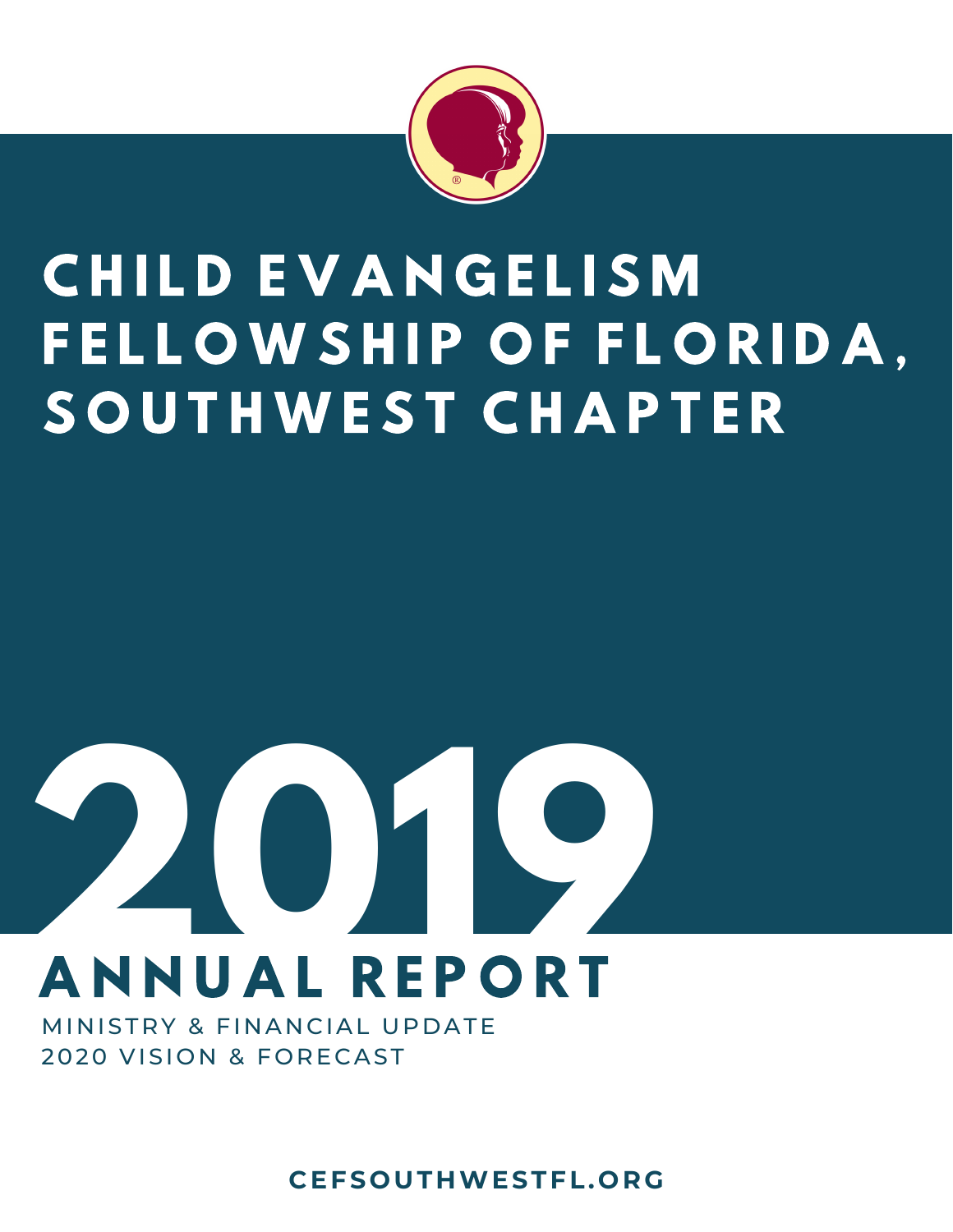# MINISTRY SNAPSHOT DESOTO

#### WHO ARE WE & WHAT DO WE DO?

CEF Southwest is a chapter of Child Evangelism Fellowship of Florida that covers the counties of Desoto, Charlotte, and Lee.

CEF partners with local churches to train, equip, and support God's people to reach children and families in their communities. This is mainly accomplished through the after-school Good News Club program and the summer based 5-Day Club program.

In Southwest Florida alone, there are 62 public elementary schools that have just over 51,000 students enrolled.

#### LAST MINISTRY YEAR, WE...



Partnered with over 25 churches to share the Gospel.



Hosted Good News Clubs in 21 schools.



Shared the Gospel with 2,274 children in the schools and communities.



Witnessed 315 decisions to follow Jesus!



**CHARLOTTE** 

LEE

Trained, equipped, & supported 282 volunteers.

#### We share the Gospel in public schools.

Yep,wecan dothat.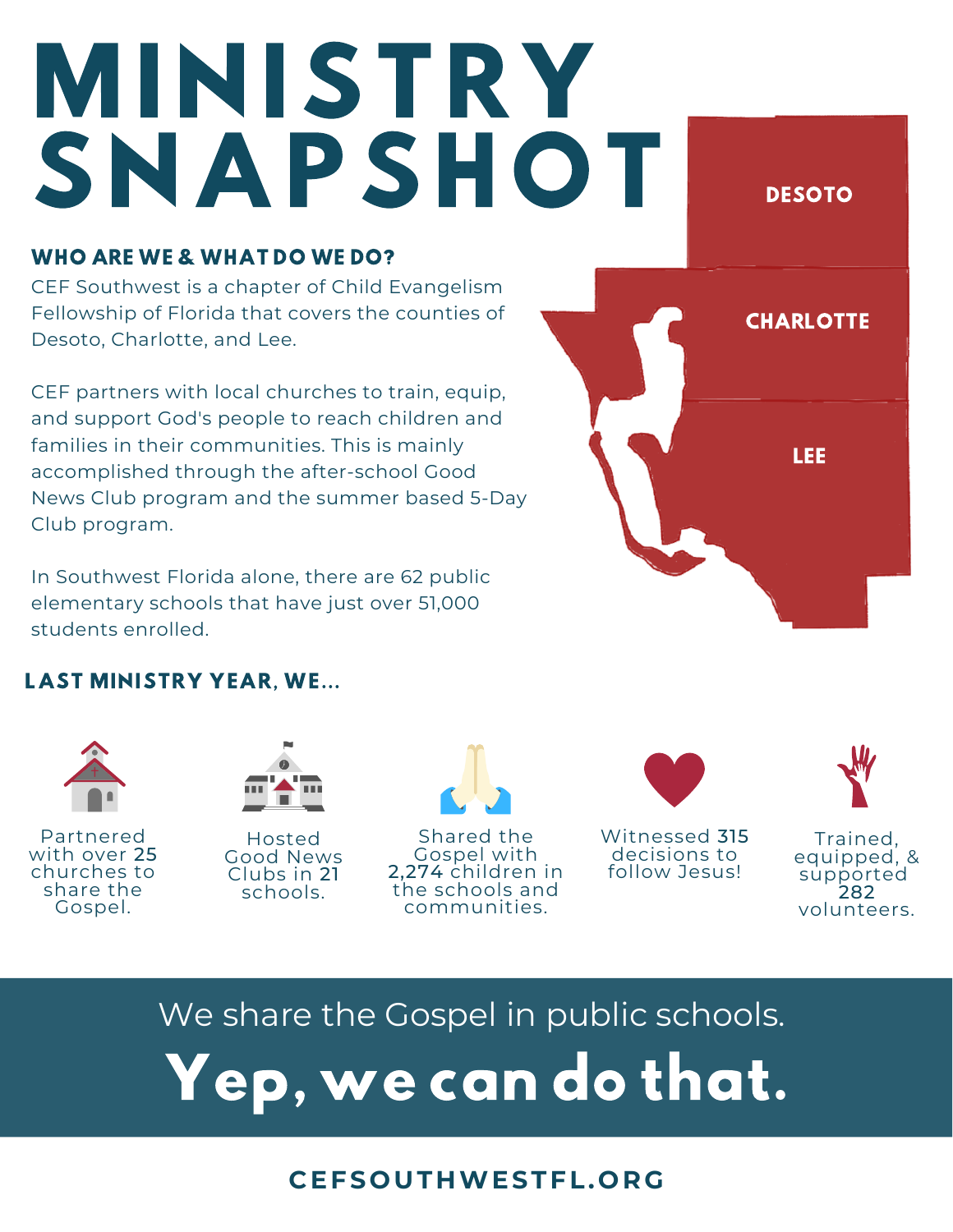## FINANCIAL SNAPSHOT



Individuals, businesses, and churches invested in the local ministry to further the Gospel in Southwest Florida.

#### HOW ARE WE FUNDED?

Child Evangelism Fellowship is a non-profit 501(c)3 organization. Our organization is not funded through Government grants or any federal funds. Funds are raised by the local staff and board and are provided through Christian individuals, businesses, and churches who believe in our mission and seek to partner with us as we reach the community.



#### 2019 MATCHING GIFT CAMPAIGN

In an effort to fund the remaining need for the budget, CEF Southwest was presented with a matching gift opportunity from two donors.

Over the course of 9 months, over \$17,000 was raised and was matched dollar for dollar providing a total of \$34,000 in additional funds for the chapter.

#### 2020 BUDGET BREAKDOWN

FACILITIES EXPENSES - \$14,980 Operations - \$17, 678 Business/Contract/Insurance - \$4,528 Salaries - \$144,687 Travel & Events - \$23,100 Administrative - \$22,775 TOTAL EXPENSES - \$227,478